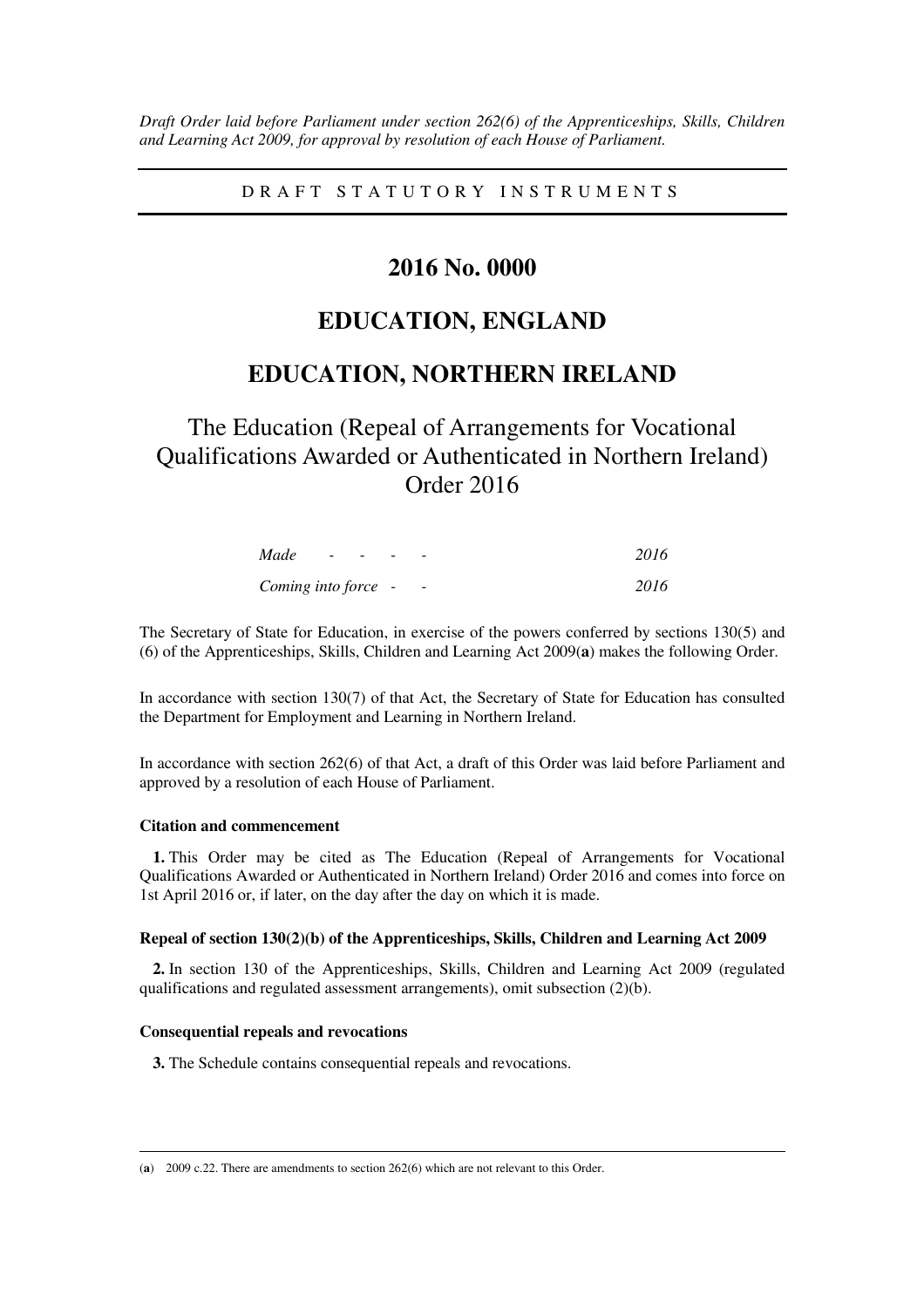*Name* Minister of State Date Department for Education

# SCHEDULE Article 3

# Repeals and Revocations

## **Table 1**

**Repeals** 

| Title                                          | Extent of repeal                                     |
|------------------------------------------------|------------------------------------------------------|
| Apprenticeships, Skills, Children and Learning | In section $130(4)$ —                                |
| Act 2009                                       | (a) the words "or Northern Ireland" (in both         |
|                                                | places);                                             |
|                                                | (b) the words "(as the case may be)"                 |
|                                                | Section $145(4)$ .                                   |
|                                                | In section 151(7), paragraph (b) (and the "or"       |
|                                                | before it).                                          |
|                                                | In section $158(1)$ , the definition of "Northern"   |
|                                                | Ireland-only qualification".                         |
|                                                | Section $168(2)$ .                                   |
|                                                | In section 171, subsections $(6)(b)$ and $(8)(b)$ .  |
|                                                | In section $171(9)$ the words "in relation to        |
|                                                | England and to Northern Ireland".                    |
|                                                | In section $172(1)$ , paragraph (b) of definition of |
|                                                | "institution within the higher education sector".    |
|                                                | In Schedule 9, paragraphs $2(7)$ and $4(12)$ .       |

## **Table 2**

## **Revocations**

| Title                                          | <i>Extent of revocation</i>                |
|------------------------------------------------|--------------------------------------------|
| Apprenticeships, Skills, Children and Learning | Article 7.                                 |
| Act 2009 (Commencement No 3 and                |                                            |
| Transitional and Transitory Provisions) and    |                                            |
| (Commencement No 2 (Amendment)) Order          |                                            |
| 2010                                           |                                            |
|                                                | Article 9.                                 |
|                                                | Article $15(1)(b)$ .                       |
|                                                | Article $16(1)$ (b).                       |
|                                                | In article 16 "or (as the case may be) the |
|                                                | CCEA".                                     |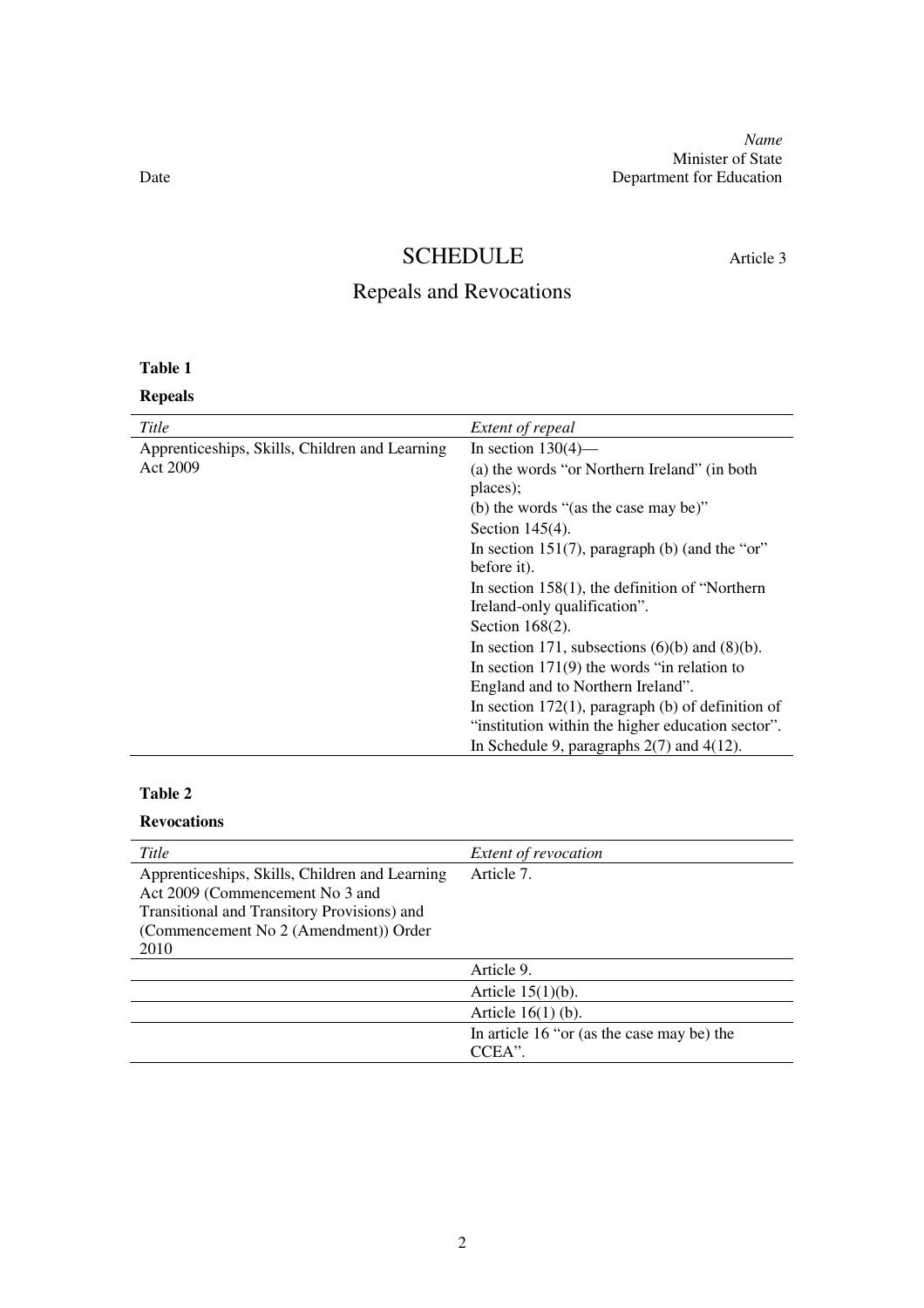## **EXPLANATORY NOTE**

## *(This note is not part of the Order)*

This Order repeals section 130(2)(b) of the Apprenticeships, Skills, Children and Learning Act 2009. This means that Ofqual will no longer have statutory responsibility for regulating vocational qualifications awarded or authenticated in Northern Ireland after the date when the Order comes into force.

The Schedule makes consequential repeals to that Act and to the Apprenticeships, Skills, Children and Learning Act 2009 (Commencement No 3 and Transitional and Transitory Provisions) and (Commencement No 2 (Amendment)) Order 2010.

A full regulatory impact assessment has not been produced for this instrument as limited impact on the private or voluntary sectors is foreseen.

<sup>©</sup> Crown copyright 2016

Printed and published in the UK by The Stationery Office Limited under the authority and superintendence of Carol Tullo, Controller of Her Majesty's Stationery Office and Queen's Printer of Acts of Parliament.